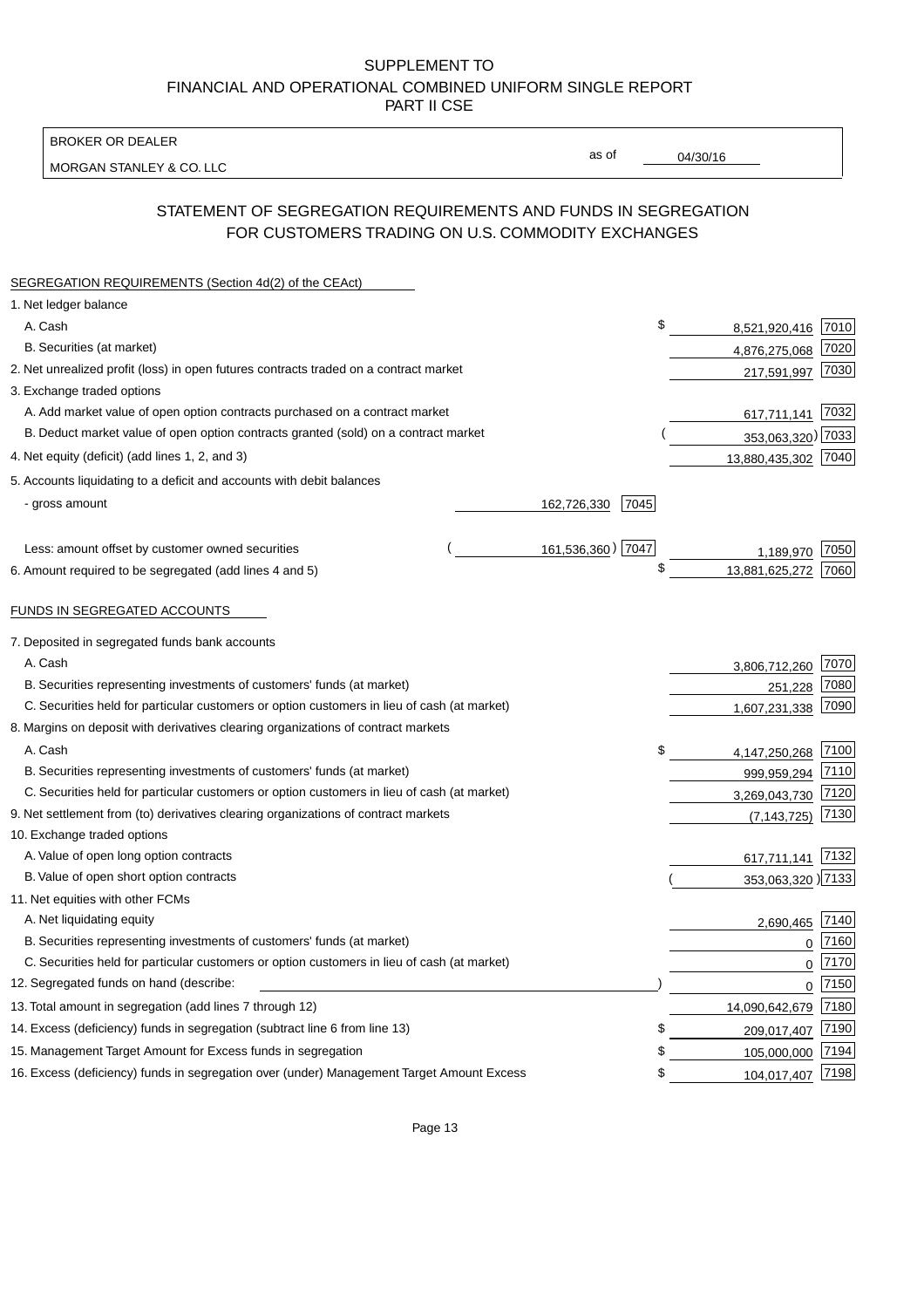| <b>BROKER OR DEALER</b>                                                                                  | as of                      |          |                  |
|----------------------------------------------------------------------------------------------------------|----------------------------|----------|------------------|
| MORGAN STANLEY & CO. LLC                                                                                 |                            | 04/30/16 |                  |
| STATEMENT OF SEGREGATION REQUIREMENTS AND FUNDS IN SEGREGATION<br>FOR CUSTOMERS' DEALER OPTIONS ACCOUNTS |                            |          |                  |
| 1. Amount required to be segregated in accordance<br>with Commission regulation 32.6                     |                            | \$       | 0<br>7200        |
| 2. Funds in segregated accounts                                                                          |                            |          |                  |
| A. Cash                                                                                                  | \$<br>7210<br><sup>0</sup> |          |                  |
| B. Securities (at market)<br>C. Total                                                                    | 0 7220                     |          | 7230<br>$\Omega$ |
| 3. Excess (deficiency) funds in segregation                                                              |                            |          |                  |
| (subtract line 2.C from line 1)                                                                          |                            |          | 0 7240           |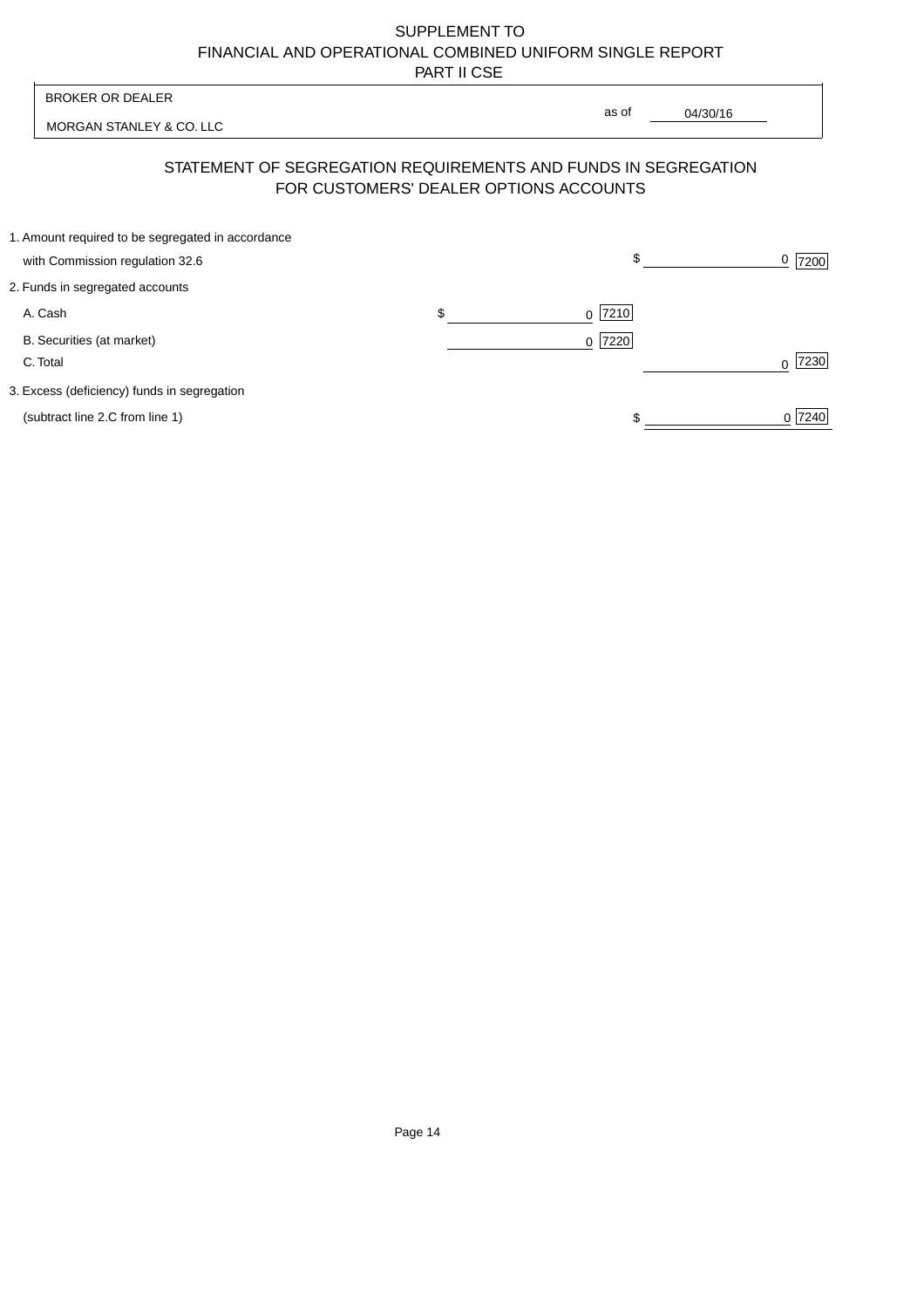PART II CSE

| BROKER OR DEALER         |       |          |
|--------------------------|-------|----------|
| MORGAN STANLEY & CO. LLC | as of | 04/30/16 |

### STATEMENT OF SECURED AMOUNTS AND FUNDS HELD IN SEPARATE ACCOUNTS PURSUANT TO COMMISSION REGULATION 30.7

#### FOREIGN FUTURES AND FOREIGN OPTIONS SECURED AMOUNTS

| Amount required to be set aside pursuant to law, rule or regulation of a foreign government<br>or a rule of a self-regulatory organization authorized thereunder |  |                     | \$ | 0             | 7305 |
|------------------------------------------------------------------------------------------------------------------------------------------------------------------|--|---------------------|----|---------------|------|
| 1. Net ledger balance - Foreign Futures and Foreign Option Trading - All Customers                                                                               |  |                     |    |               |      |
| A. Cash                                                                                                                                                          |  |                     | \$ | 2,419,036,636 | 7315 |
| B. Securities (at market)                                                                                                                                        |  |                     |    | 1,651,955,956 | 7317 |
| 2. Net unrealized profit (loss) in open futures contracts traded on a foreign board of trade                                                                     |  |                     |    | 163,996,729   | 7325 |
| 3. Exchange traded options                                                                                                                                       |  |                     |    |               |      |
| A. Market value of open option contracts purchased on a foreign board of trade                                                                                   |  |                     |    | 26,667,225    | 7335 |
| B. Market value of open contracts granted (sold) on a foreign board of trade                                                                                     |  |                     |    | (18,843,338)  | 7337 |
| 4. Net equity (deficit) (add lines 1.2. and 3.)                                                                                                                  |  |                     | \$ | 4,242,813,208 | 7345 |
| 5. Accounts liquidating to a deficit and accounts with                                                                                                           |  |                     |    |               |      |
| debit balances - gross amount                                                                                                                                    |  | 7351<br>117,763,326 |    |               |      |
| Less: amount offset by customer owned securities                                                                                                                 |  | 114,993,066) 7352   |    | 2,770,260     | 7354 |
| 6. Amount required to be set aside as the secured amount - Net Liquidating Equity Method (add lines 4 and 5)                                                     |  |                     | \$ | 4,245,583,468 | 7355 |
| 7. Greater of amount required to be set aside pursuant to foreign jurisdiction (above) or line 6.                                                                |  |                     | \$ | 4,245,583,468 | 7360 |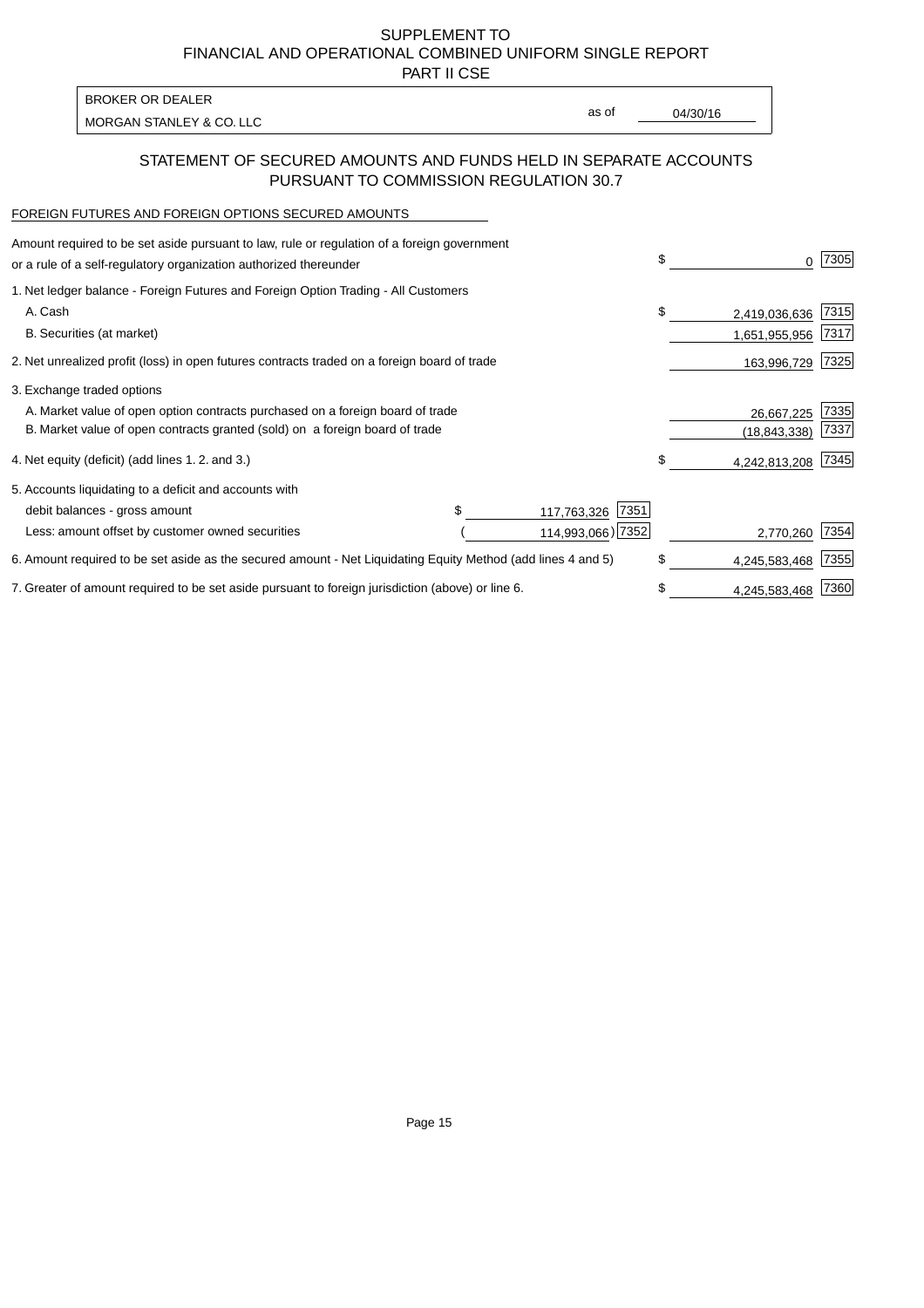BROKER OR DEALER

MORGAN STANLEY & CO. LLC

04/30/16

as of

# STATEMENT OF SECURED AMOUNTS AND FUNDS HELD IN SEPARATE ACCOUNTS PURSUANT TO COMMISSION REGULATION 30.7

### FUNDS DEPOSITED IN SEPARATE REGULATION 30.7 ACCOUNTS

| 1. Cash in banks                                                                       |      |                                  |             |                    |
|----------------------------------------------------------------------------------------|------|----------------------------------|-------------|--------------------|
| A. Banks located in the United States                                                  |      | \$<br>791,415,418 7500           |             |                    |
| B. Other banks qualified under Regulation 30.7                                         |      |                                  |             |                    |
| Name(s):<br>0                                                                          | 7510 | 406,318,970 7520 \$              |             | 1,197,734,388 7530 |
| 2. Securities                                                                          |      |                                  |             |                    |
| A. In safekeeping with banks located in the United States                              |      | \$<br>404,143,358 7540           |             |                    |
| B. In safekeeping with other banks qualified under Regulation 30.7                     |      |                                  |             |                    |
| Name(s):<br>0                                                                          | 7550 |                                  | $0$  7560   | 404,143,358 7570   |
| 3. Equities with registered futures commission merchants                               |      |                                  |             |                    |
| A. Cash                                                                                |      | \$                               | 0 7580      |                    |
| <b>B.</b> Securities                                                                   |      |                                  | $0$ 7590    |                    |
| C. Unrealized gain (loss) on open futures contracts                                    |      |                                  | $0$ 7600    |                    |
| D. Value of long option contracts                                                      |      |                                  | $0$ 7610    |                    |
| E. Value of short option contracts                                                     |      |                                  | $0)$ 7615   | 0 7620             |
| 4. Amounts held by clearing organizations of foreign boards of trade                   |      |                                  |             |                    |
| Name(s):                                                                               | 7630 |                                  |             |                    |
| A. Cash                                                                                |      | \$                               | 0 7640      |                    |
| <b>B.</b> Securities                                                                   |      |                                  | $0$ 7650    |                    |
| C. Amount due to (from) clearing organizations - daily variation                       |      |                                  | $0$ 7660    |                    |
| D. Value of long option contracts                                                      |      |                                  | 0 7670      |                    |
| E. Value of short option contracts                                                     |      |                                  | $_0$ ) 7675 | 0 7680             |
| 5. Amounts held by members of foreign boards of trade                                  |      |                                  |             |                    |
| Name(s):<br>0                                                                          | 7690 |                                  |             |                    |
| A. Cash                                                                                |      | \$<br>1,432,154,213 7700         |             |                    |
| <b>B.</b> Securities                                                                   |      | 1,247,812,598 7710               |             |                    |
| C. Unrealized gain (loss) on open futures contracts                                    |      | 163,996,776 7720                 |             |                    |
| D. Value of long option contracts                                                      |      | 26,667,225 7730                  |             |                    |
| E. Value of short option contracts                                                     |      | $(18,843,338)$ <sup>)</sup> 7735 |             | 2,851,787,474 7740 |
| 6. Amounts with other depositories designated by a foreign board of trade              |      |                                  |             |                    |
| Name(s):<br>0                                                                          | 7750 |                                  |             | 0 7760             |
|                                                                                        |      |                                  |             | 0 7765             |
| 8. Total funds in separate section 30.7 accounts                                       |      |                                  |             | 4,453,665,220 7770 |
| 9. Excess (deficiency) set Aside Funds for Secured Amount (subtract Line 7 Secured     |      |                                  |             |                    |
| Statement page 15 from Line 8)                                                         |      |                                  | \$          | 208,081,752 7380   |
| 10. Management Target Amount for Excess funds in separate section 30.7 accounts        |      |                                  | \$          | 105,000,000 7780   |
| 11. Excess (deficiency) funds in separate 30.7 accounts over (under) Management Target |      |                                  | \$          | 103,081,752 7785   |